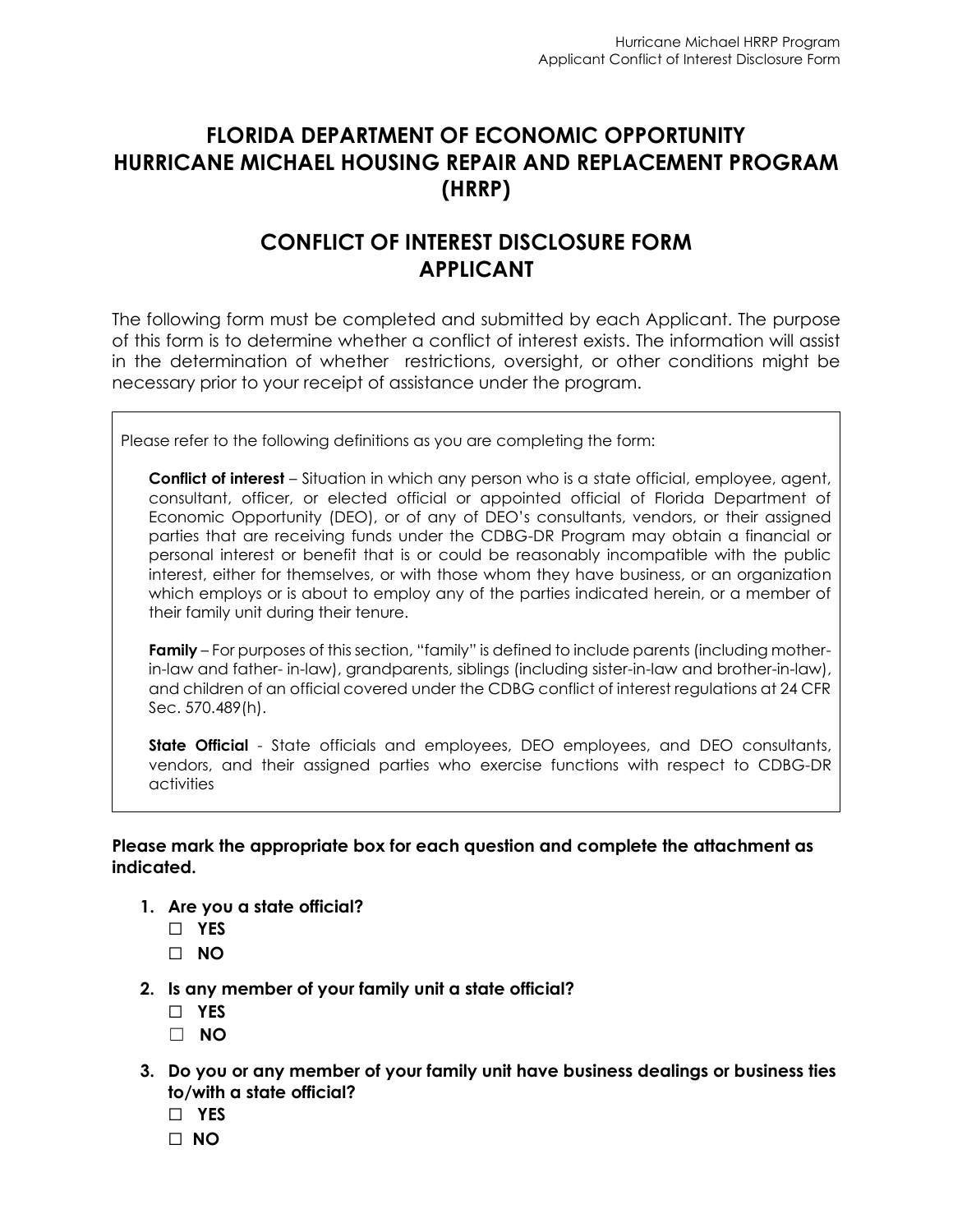### **WARNING: Knowingly and willingly making false or fraudulent statements may result in denial of assistance, civil penalties, and/or referral to law enforcement.**

If the CDBG-DR Program determines that a conflict of interest exists, you may be deemed ineligible for the requested assistance and you may be required to return funding received and/or the value of the services you received from the program.

### **Please confirm the following:**

- ☐ I have read and understand the Conflict of Interest Disclosure Form.
- $\Box$  I have disclosed all information required by this disclosure, if any, in the attached statement.
- □ I agree to comply with any conditions or restrictions imposed by the DEO and CDBG-DR programs to reduce or eliminate actual and/or potential conflicts of interest.

☐ I will update this disclosure form within 7 calendar days, if relevant circumstances change or if a potential conflict of interest arises.

☐ I understand that this disclosure is not a confidential document.

| <b>Print first and last name:</b> |       |
|-----------------------------------|-------|
| Signature:                        | Date: |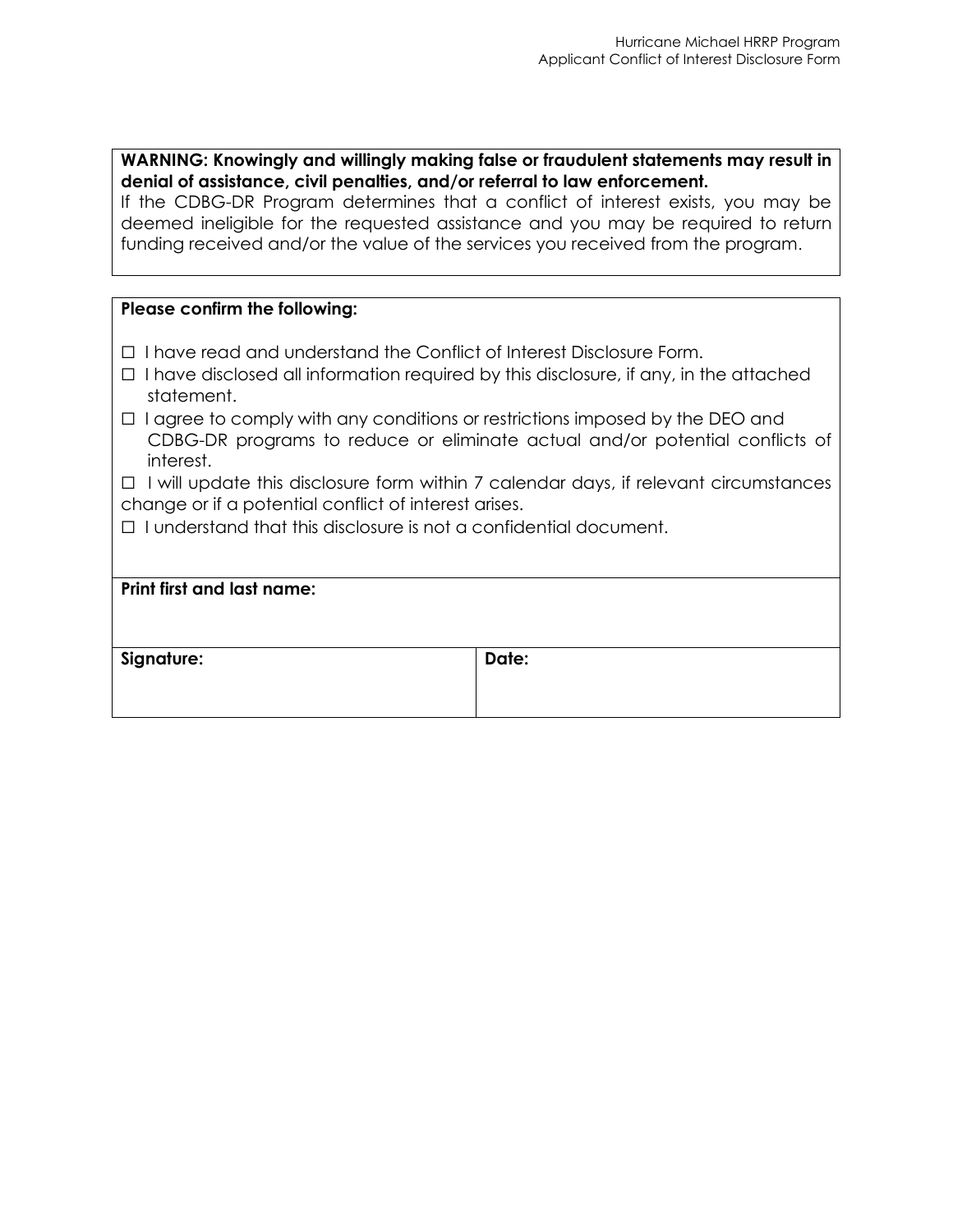## **ATTACHMENT CONFLICT OF INTEREST DISCLOSURE FORM APPLICANT**

If you answered NO to ALL the questions above, you may discard this Attachment.

If you answered YES to ANY question, a conflict of interest may exist. Please complete the section(s) below. Answers to the questions below will be used to prepare an exception request.

| <b>Part I: About the State Official</b>                                                                                                                                                                                                                                                                                                     |                                                                                                                                                                                                                                   |  |
|---------------------------------------------------------------------------------------------------------------------------------------------------------------------------------------------------------------------------------------------------------------------------------------------------------------------------------------------|-----------------------------------------------------------------------------------------------------------------------------------------------------------------------------------------------------------------------------------|--|
| <b>State Official name:</b>                                                                                                                                                                                                                                                                                                                 |                                                                                                                                                                                                                                   |  |
| Applicant's relationship with the<br>state official:                                                                                                                                                                                                                                                                                        | $\Box$ Self<br>□ Member of Applicant's family unit<br>$\Box$ Associated with an organization that employs,<br>has or is about to employ the Applicant<br>$\Box$ Has a financial or other interest with Applicant<br>$\Box$ Other: |  |
| State official's relation to the<br>Government of Florida, DEO,<br><b>CDBG-DR Programs, or its</b><br>consultants, vendors, or their<br>assigned parties:                                                                                                                                                                                   | $\Box$ Employee or officer<br>$\Box$ Agent<br>$\Box$ Consultant<br>$\Box$ Contractor<br>$\Box$ Elected or appointed official<br>$\Box$ Other:                                                                                     |  |
| <b>Agency/Department where state</b><br>official works:                                                                                                                                                                                                                                                                                     |                                                                                                                                                                                                                                   |  |
| Does the state official exercise, or has the state official exercised, any functions or<br>responsibilities with respect to the CDBG-DR Program, or is the state official in a position<br>to participate in or influence in the decision-making process or gain inside information<br>with regard to activities under the CDBG-DR Program? |                                                                                                                                                                                                                                   |  |
| $\square$ No<br>$\Box$ Yes                                                                                                                                                                                                                                                                                                                  |                                                                                                                                                                                                                                   |  |
| Describe the position and/or role of the state official:                                                                                                                                                                                                                                                                                    |                                                                                                                                                                                                                                   |  |
|                                                                                                                                                                                                                                                                                                                                             |                                                                                                                                                                                                                                   |  |